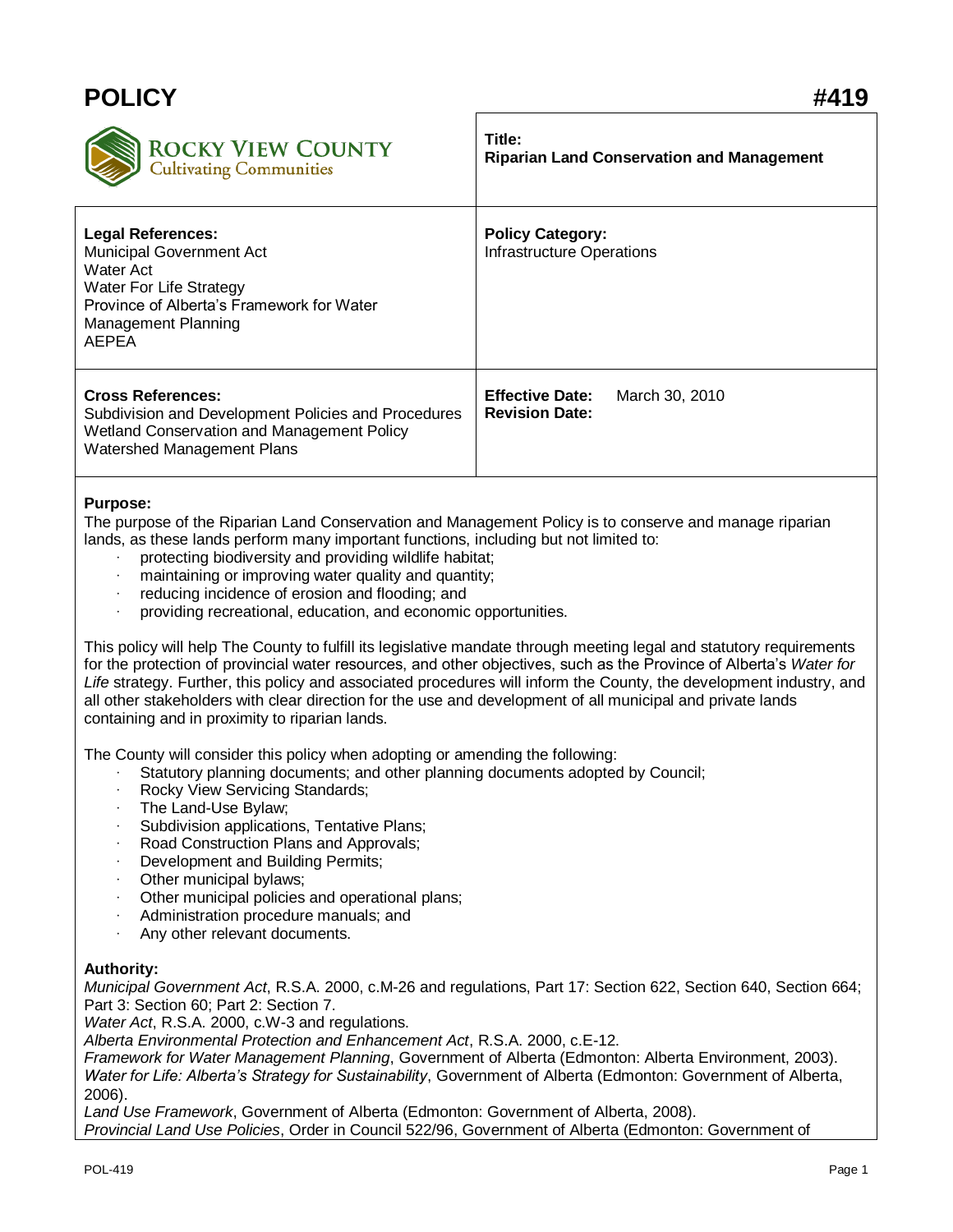### Alberta, 1996).

## **Definitions:**

- · "Biodiversity" means the variability among living organisms and the ecological complexes of which they are a part, and includes diversity within and between species and ecosystems.
- · "Council" means the Council of Rocky View County.
- · "County" means Rocky View County
- · "Development" means development as defined in Part 17 of the *Municipal Government Act*.
- · "Riparian land" means the lands adjacent to lakes, rivers, streams, and other bodies of water, where the vegetation and soils show evidence of being influenced by the presence of water. Riparian lands are the green zones around lakes, rivers, streams, and other bodies of water. They are the transitional zone between surface water and the drier uplands and play a vital role in the healthy functioning of both.
- · "Riparian" (Alberta Environment definition) means the banks of a river, stream, waterway, or other, typically, flowing body of water and the plant or animal communities along such bodies of water. Riparian areas are critical in reducing the negative effects of various land-uses on adjacent waters.
- · "Subdivision" means subdivision as defined in the *Municipal Government Act*.
- · "Water body" (Government of Alberta definition, modified) means any location where water flows, is standing or is present, whether or not the flow or the presence of water is continuous, intermittent, or occurs only during a flood, and includes but is not limited to wetlands and aquifers, but does not include part of irrigation works if the irrigation works are subject to a license and the irrigation works are owned by the licensee, except in the circumstances prescribed in the *Water Act*.
- · "Watercourse" means the bed and shore of a river, stream, lake, creek, lagoon, wetland or other natural body of water, or a canal, ditch, reservoir, or other man-made surface feature, whether it contains or conveys water continuously or intermittently.

#### **Policy Statements:**

- 1. As a participating member of water management and watershed groups, the County recognizes the importance of supporting the conservation and effective management of riparian lands, within the County's jurisdiction.
- 2. The County will investigate and, where appropriate, utilize source water protection strategies identified in provincial policies and laws to maintain source water quality and quantity for downstream users and the aquatic environment.
- 3. The County will, where appropriate, adopt watershed protection strategies identified in provincial policies and laws and address channelization and cumulative effects in watersheds.
- 4. The County's policies for conserving and managing riparian land will align with provincial objectives and policies, and whenever feasible, the County's policies will enhance provincial objectives.
- 5. The County will create and implement appropriate land use patterns through planning documents within and adjacent to riparian lands that will minimize possible negative effects on riparian lands and their functions. These land use patterns may or may not include appropriate permitted and discretionary land uses.
- 6. The County will rely on science-based standards to develop setback requirements for riparian lands adjacent to watercourses and water bodies.
- 7. When approving development within its boundaries, the County will require applicants (developers, landowners and others) to consider and demonstrate plans for the maintenance and/or restoration of riparian lands adjacent to natural water courses and water bodies to a functional condition, and where possible, to an enhanced or improved condition.
- 8. When approving development within is jurisdiction and its affects on riparian land, the County will recognize the importance of protecting riparian land from negative impacts through mitigation plans. The requirement of mitigation plans, to the satisfaction of Administration, will include but are not limited to:
	- a. Site-specific Stormwater Management Plan;
	- b. Regional Stormwater Management Plan;
	- c. Erosion and Sedimentation Control Plan;